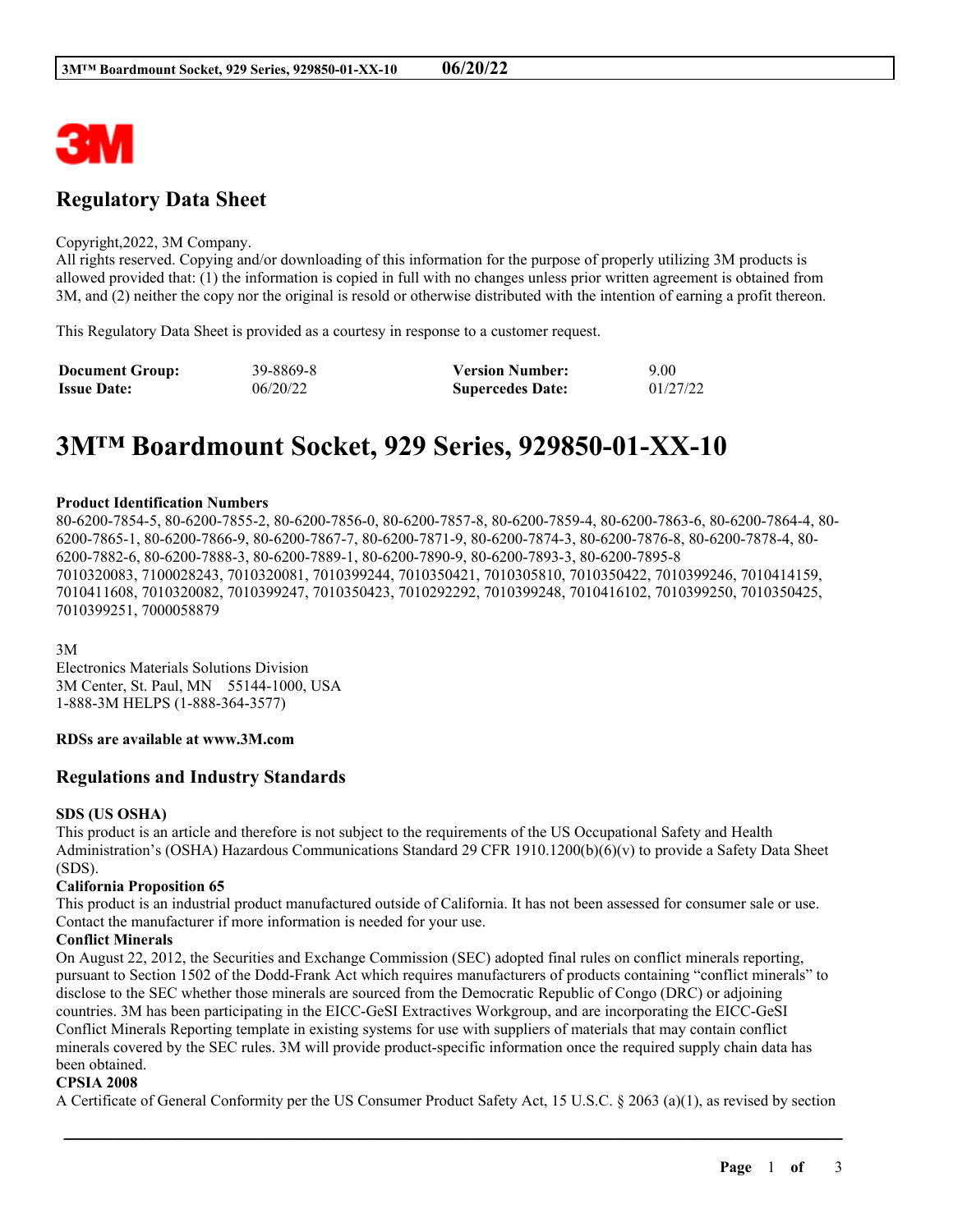102 of the 2008 US Consumer Product Safety Improvement Act, is not required for the requested product. **EU REACH**

Substances listed in Annex XIV of Regulation No 1907/2006 of the European Parliament and the Council concerning the Registration, Evaluation, Authorization and Restriction of Chemicals (REACH) are not intentionally added to this product. **EU REACH**

Substances listed in Annex XVII of Regulation No 1907/2006 of the European Parliament and the Council concerning the Registration, Evaluation, Authorization and Restriction of Chemicals (REACH) are not intentionally added to this product. **EU REACH**

This product is an article, without intended release of a chemical substance, under the Regulation No 1907/2006 of the European Parliament and the Council concerning the Registration, Evaluation, Authorisation and Restriction of Chemicals (REACH) (refer to REACH, Article 3(3)). It is not a chemical preparation. Therefore, it is not subject to the (pre)-registration or the registration process. It does not require a safety data sheet.

## **EU REACH**

This product, including any article that the product is composed of, does contain at greater than 0.1% by weight a Substance of Very High Concern (SVHC) substance identified according to Article 59.1 of Regulation No 1907/2006 of the European Parliament and the Council concerning the Registration, Evaluation, Authorisation and Restriction of Chemicals (REACH), per listing of candidates and Annex XIV. This declaration reflects the substances on the candidate SVHC list, effective June 2022. Refer to SDS or comment for identification of SVHC(s). *This product family contains >1000 ppm lead (CAS# 7439- 92-1) in the terminal plating of the contact pins.*

### **EU RoHS**

This product contains a substance or substances that are present above the maximum concentration values (MCVs) set under EU Directive 2011/65/EU (RoHS recast/RoHS 2), as stated in Annex II to that directive. This means that the product contains one or more of the following substances above the following MCVs in one or more homogeneous materials within this product: (a) above 0.1% (by weight) for lead, mercury, hexavalent chromium, polybrominated biphenyls and/or polybrominated diphenyl ethers; and/or (b) above 0.01% (by weight) for cadmium. *This product family contains >1000 ppm lead (CAS# 7439-92-1) in the terminal plating of the contact pins.*

### **EU RoHS Phthalates**

This product does not exceed the maximum concentration values (MCVs) for phthalates set under EU Directive 2011/65/EU (RoHS recast/RoHS 2), as amended by EU 2015/863, which applies to finished EEE after July 22, 2019 for Category 1-7, 10- 11 products and after July 22, 2021 for Category 8 and 9 products. This means that each of the homogeneous materials within this product does not exceed the MCV of 0.1% (by weight) for each of the following phthalates: DEHP, BBP, DBP, and DIBP.

## **Sustainability and 3M**

Go to www.3M.com/sustainability to learn about 3M's programs. 3M is a signatory of the United Nations Global Compact (UNGC).

## **Sustainability and 3M's Code of Conduct**

Go to www.3M.com/businessconduct

## **TSCA Section 6**

This product is not known to contain 2,4,6-Tri-tert-butylphenol (CAS 732-26-3).

### **TSCA Section 6**

This product is not known to contain Decabromodiphenyl Ether (Deca-BDE) (CAS 1163-19-5).

## **TSCA Section 6**

This product is not known to contain Hexachlorobutadiene (HCBD) (CAS 87-68-3).

**TSCA Section 6**

This product is not known to contain Pentachlorothiophenol (PCTP) (CAS 133-49-3).

### **TSCA Section 6**

This product is not known to contain Phenol, isopropylated phosphate (3:1) (PIP (3:1)) (CAS 68937-41-7).

## **Chemicals and/or Compounds of Interest**

**Arsenic and (As) Compounds** : Not intentionally added. **Asbestos** : Not intentionally added. **Lead and (Pb) Compounds** : Contains.

Disclaimers: The information provided in this document related to material content represents 3M's knowledge and belief, which may be based in whole or in

\_\_\_\_\_\_\_\_\_\_\_\_\_\_\_\_\_\_\_\_\_\_\_\_\_\_\_\_\_\_\_\_\_\_\_\_\_\_\_\_\_\_\_\_\_\_\_\_\_\_\_\_\_\_\_\_\_\_\_\_\_\_\_\_\_\_\_\_\_\_\_\_\_\_\_\_\_\_\_\_\_\_\_\_\_\_\_\_\_\_